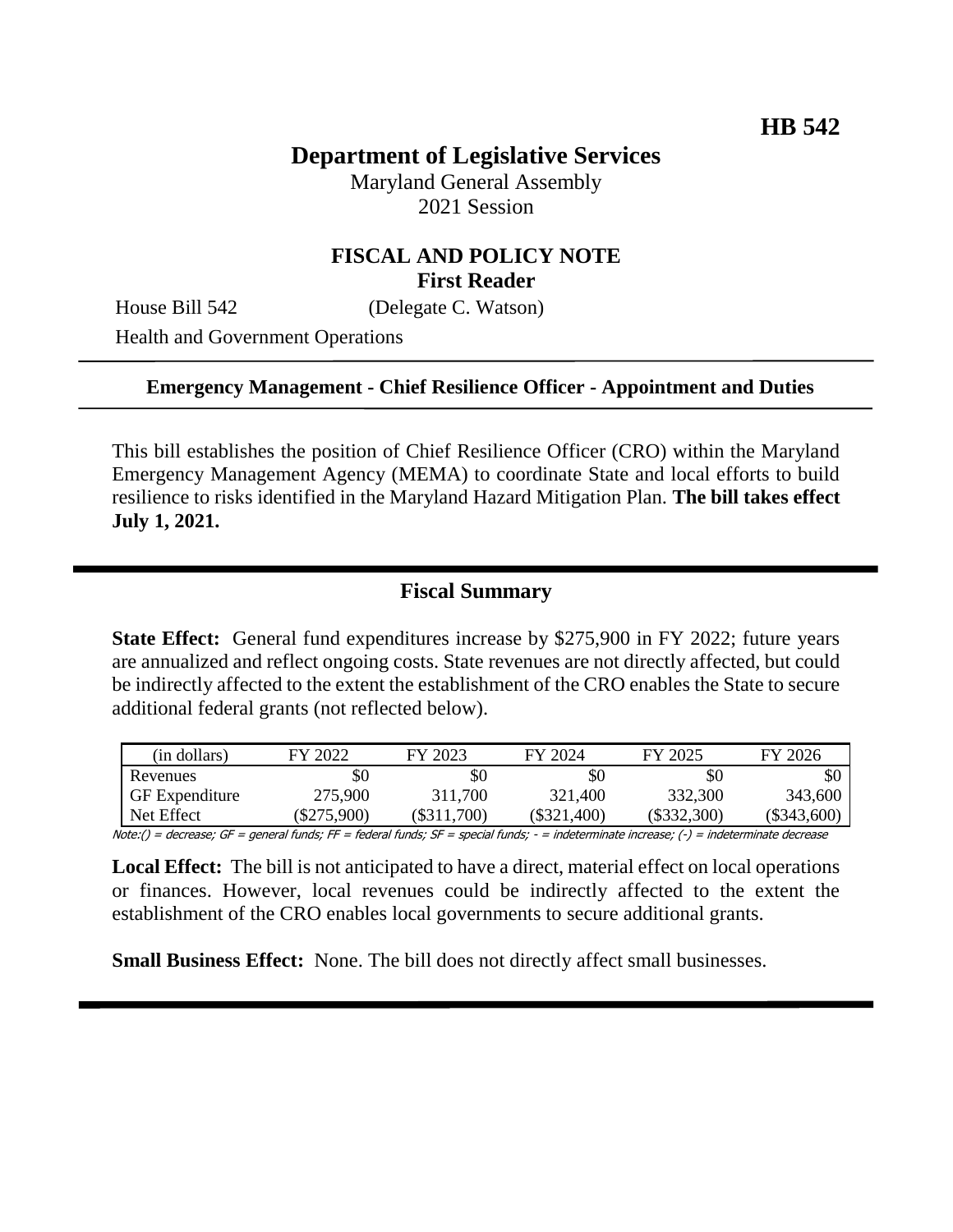## **Analysis**

**Bill Summary:** The Director of MEMA must appoint a CRO, who serves at the pleasure of the director. The CRO is within the executive service of the State Personnel Management System and is entitled to a salary as provided in the State budget.

#### *General Duties of the Chief Resilience Officer*

The CRO is responsible for coordinating State and local efforts to build resilience to risks identified in the Maryland Hazard Mitigation Plan. Specific duties of the CRO include (1) overseeing the development of a State Resilience Strategy, as specified; (2) coordinating across State and local agencies to prepare and implement resilience strategies; (3) identifying, securing, and assisting in accessing federal, State, and local funding streams and technical assistance that can be used to support State and local resilience efforts; and (4) working with business leaders from industries vulnerable to the risks identified in the plan to identify best practices for preparing for and responding to those risks.

#### *Coordination and Collaboration with Other State Entities*

In calendar 2021 through 2025, or until there is a substantial change to the risk assessment portion of the Maryland Hazard Mitigation Plan, the CRO must prioritize efforts and strategies aimed at building resilience to coastal hazard and flooding due to climate change. The CRO must also ensure the collaboration of relevant State agencies and programs in addressing those priorities.

The Adaptation and Resiliency Workgroup of the Maryland Commission on Climate Change (MCCC) within the Maryland Department of the Environment (MDE) must (1) support the CRO with coordinating resilience efforts across State agencies; (2) assist the CRO in producing an updated adaptation and resilience strategy for the State; and (3) review and alter the membership of the workgroup at the request of the CRO.

MDE must assist the CRO in reviewing the State's Flood Insurance Rate Maps and developing recommendations on the necessity of updating the maps.

HB 542/ Page 2 The University of Maryland Center for Environmental Science (UMCES) must assist the CRO in (1) establishing a resilience baseline for the State and (2) developing a set of goals and indicators for the purpose of monitoring efforts to increase resilience. UMCES must also assist the CRO in producing an economic analysis and policy benchmark report on the State's resilience efforts, including (1) the economic impact of any projections related to the occurrence of extreme weather events in the State; (2) the resources necessary to adequately prepare for and reduce the adverse impacts associated with extreme weather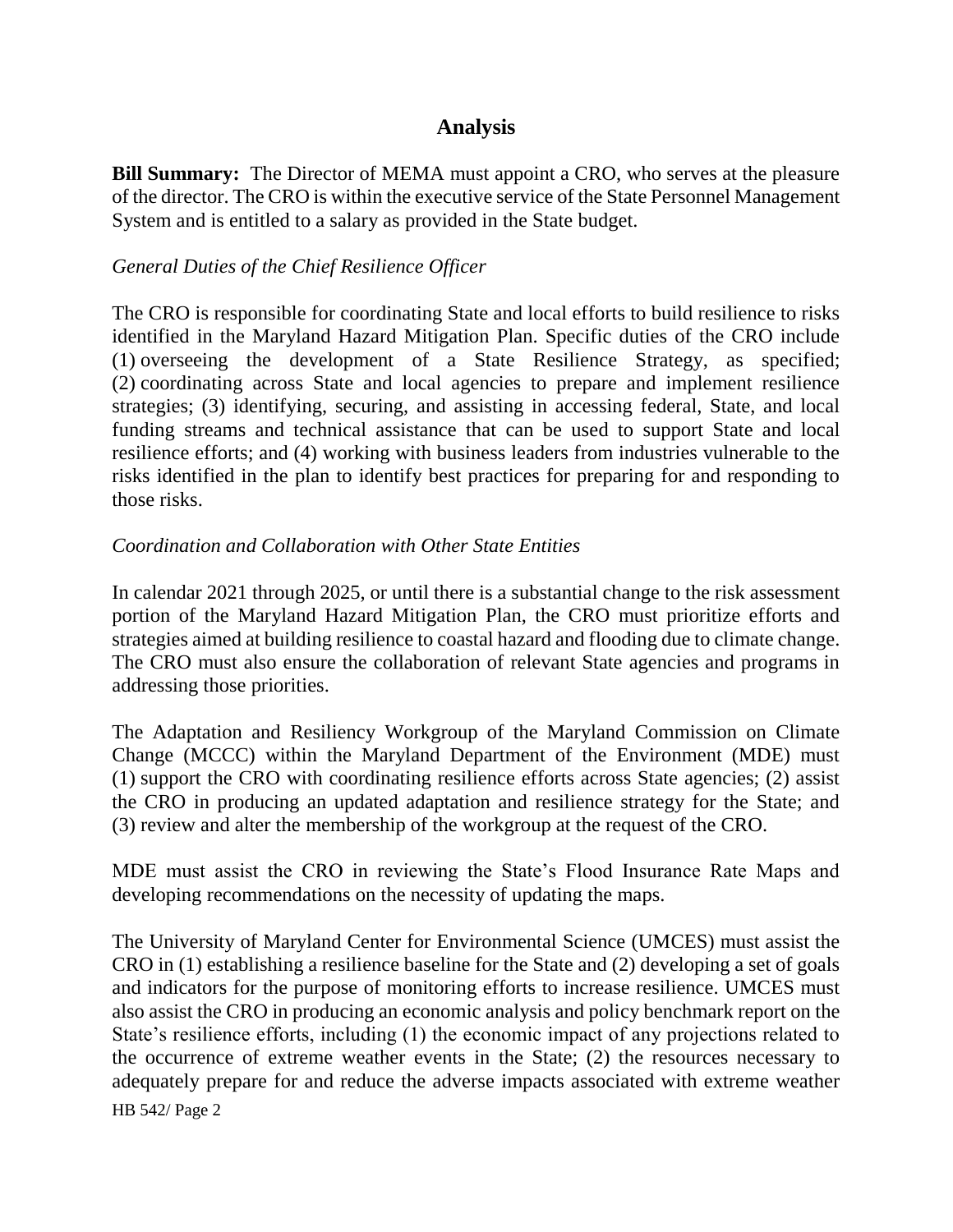and natural disasters and to increase resilience, as specified; (3) potential financial resources available for increasing resilience throughout the State, as specified; and (4) a comparison of Maryland's policies and economic investments aimed at building resilience with those of other vulnerable states, as specified.

#### *Reporting Requirements*

By January 1, 2023, and by January 1 each year thereafter, the CRO must report to the Governor, the State Treasurer, and the General Assembly on the current status and efficacy of State and local resilience efforts. The report must include (1) a summary of the CRO's activities during the preceding calendar year; (2) recommendations based on specified information gathered pursuant to the bill; and (3) recommendations regarding whether the State should create a Resiliency Program in the Governor's Office of Homeland Security, as specified.

## **Current Law:**

## *Maryland Emergency Management Agency, Generally*

MEMA, which is part of the Military Department, is responsible for coordinating the State response in any major emergency or disaster. This includes supporting local governments as needed or requested and coordinating assistance with the Federal Emergency Management Agency (FEMA) and other federal partners. MEMA manages many of the federal grants that fund a broad range of initiatives leading to enhanced protection from and responses to the full range of natural and man-made disasters that could threaten the State's citizens.

## *Maryland Hazard Mitigation Plan*

Federal law requires each state to create, and have approved by FEMA, a Standard State Mitigation Plan. Each plan must (1) identify natural hazards, risks, and vulnerabilities of areas in the state; (2) support development of local mitigation plans; (3) provide technical assistance to local and tribal governments for mitigation planning; and (4) identify and prioritize mitigation actions that states will support as resources become available. MEMA published the [Maryland Hazard Mitigation Plan](https://mema.maryland.gov/community/Documents/2016_Maryland_Hazard_Mitigation_Plan_final_2.pdf) in August 2016. Section II of the plan outlines hazard identification and risk assessment in the State. The natural hazards specified in the plan include coastal hazards, floods, winter storms, tornadoes, and wind.

## *Maryland Commission on Climate Change*

Chapter 429 of 2015 established MCCC within MDE. The commission must advise the Governor and the General Assembly on ways to mitigate the causes of, prepare for, and

HB 542/ Page 3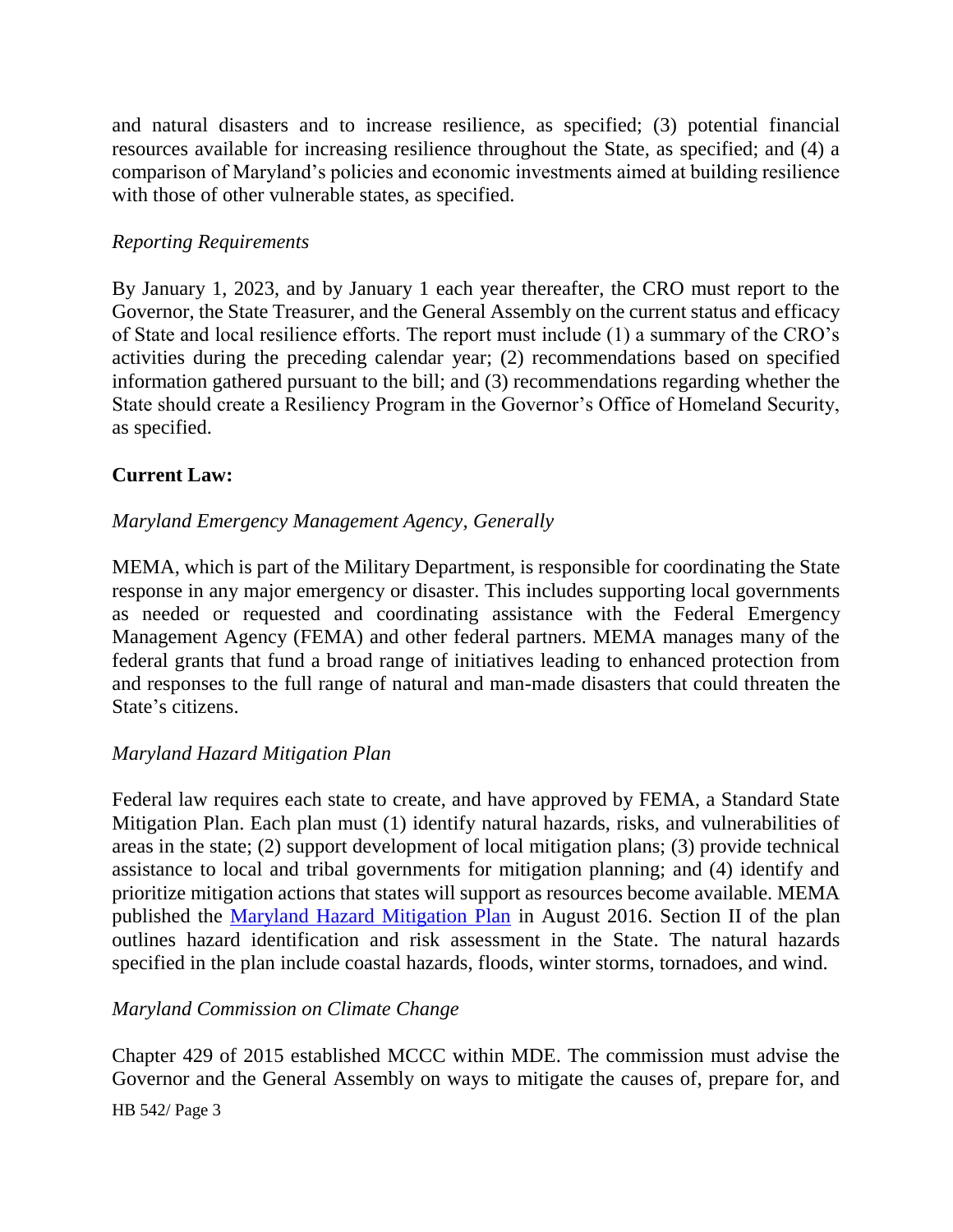adapt to the consequences of climate change. The Adaptation and Resiliency Workgroup, among other things, supports the commission by developing a comprehensive strategy for reducing Maryland's climate change vulnerability by providing State and local governments with tools to plan for and adapt to extreme weather and sea level rise anticipated as a consequence of climate change.

#### *State Flood Insurance Maps*

In conjunction with FEMA, MDE updates regional flood risks that takes into account river flow, storm tides, rainfall, and coastal storm surges. This information is used to create flood insurance rate maps that, among other things, are used for floodplain management and insurance purposes.

**State Expenditures:** General fund expenditures increase by \$275,914 in fiscal 2022, which accounts for a 90-day start-up delay. This estimate reflects the cost of hiring (1) the CRO and one administrative assistant (to assist and support the CRO) within MEMA and (2) one full-time and two part-time contractual scientists for UMCES to assist the CRO as required by the bill. It includes salaries, fringe benefits, one-time start-up costs, and ongoing operating expenses.

| <b>MEMA</b> Positions                   | 2.0       |
|-----------------------------------------|-----------|
| <b>UMCES</b> Contractual Positions      | 1.4       |
| Salaries and Fringe Benefits            | \$242,578 |
| <b>Operating Expenses</b>               | 33,336    |
| <b>Total FY 2022 State Expenditures</b> | \$275,914 |

Future year expenditures reflect full salaries with annual increases and employee turnover and ongoing operating expenses.

MDE can assist the CRO using existing budgeted resources.

## **Additional Information**

**Prior Introductions:** SB 721 of 2020 passed the Senate and received a hearing in the House Health and Government Operations Committee, but no further action was taken.

**Designated Cross File:** SB 62 (Senators Hester and Elfreth) - Education, Health, and Environmental Affairs.

HB 542/ Page 4 **Information Source(s):** Anne Arundel, Baltimore, Garrett, and Howard counties; City of Laurel; University System of Maryland; Department of Budget and Management;